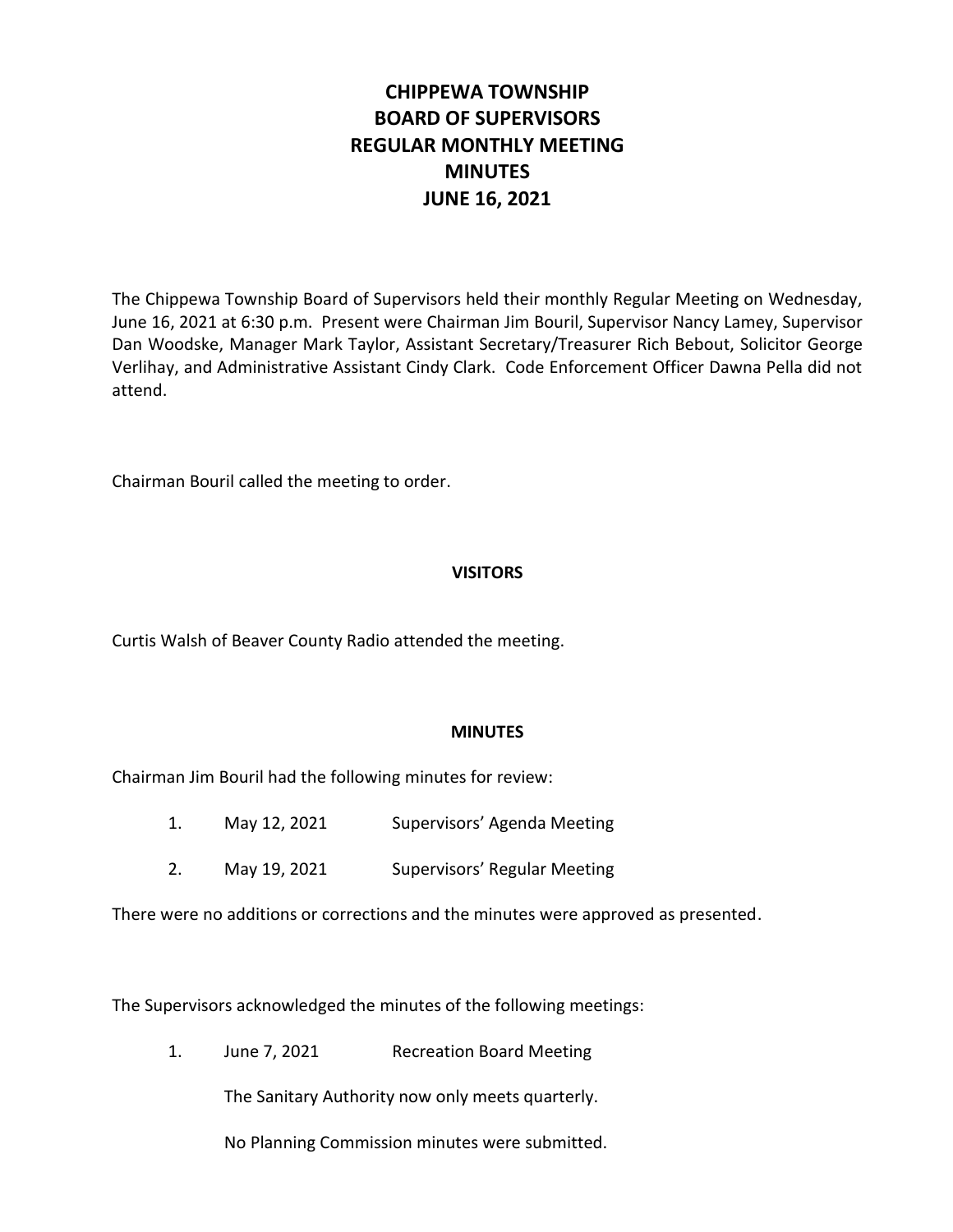# **ITEM TO BE ACTED ON**

The following item was on the agenda to be acted on:

1. Davis Lot Consolidation Subdivision:

Manager Taylor said that this lot consolidation is ready to be approved.

**MS. LAMEY MOVED TO APPROVE** the Davis lot consolidation. Mr. Woodske seconded the motion, and with no further discussion, the motion carried.

2. Wing Subdivision #1:

Manager Taylor said that this is in the area of Park Road. The owner is subdividing 10 acres from the property and keeping 60 acres. The Planning Commission has recommended approval of this.

**MR. WOODSKE MOVED TO APPROVE** the Wing Subdivision. Ms. Lamey seconded the motion, and with no further discussion,n the motion carried.

#### **REPORTS**

Chairman Bouril had the following reports for review:

- 1. Financial
- 2. Police Department
- 3. Road Department
- 4. Wage/Municipal Services Tax
- 5. Real Estate Tax
- 6. Zoning
- 7. Code Enforcement Officer
- 8. Fire Department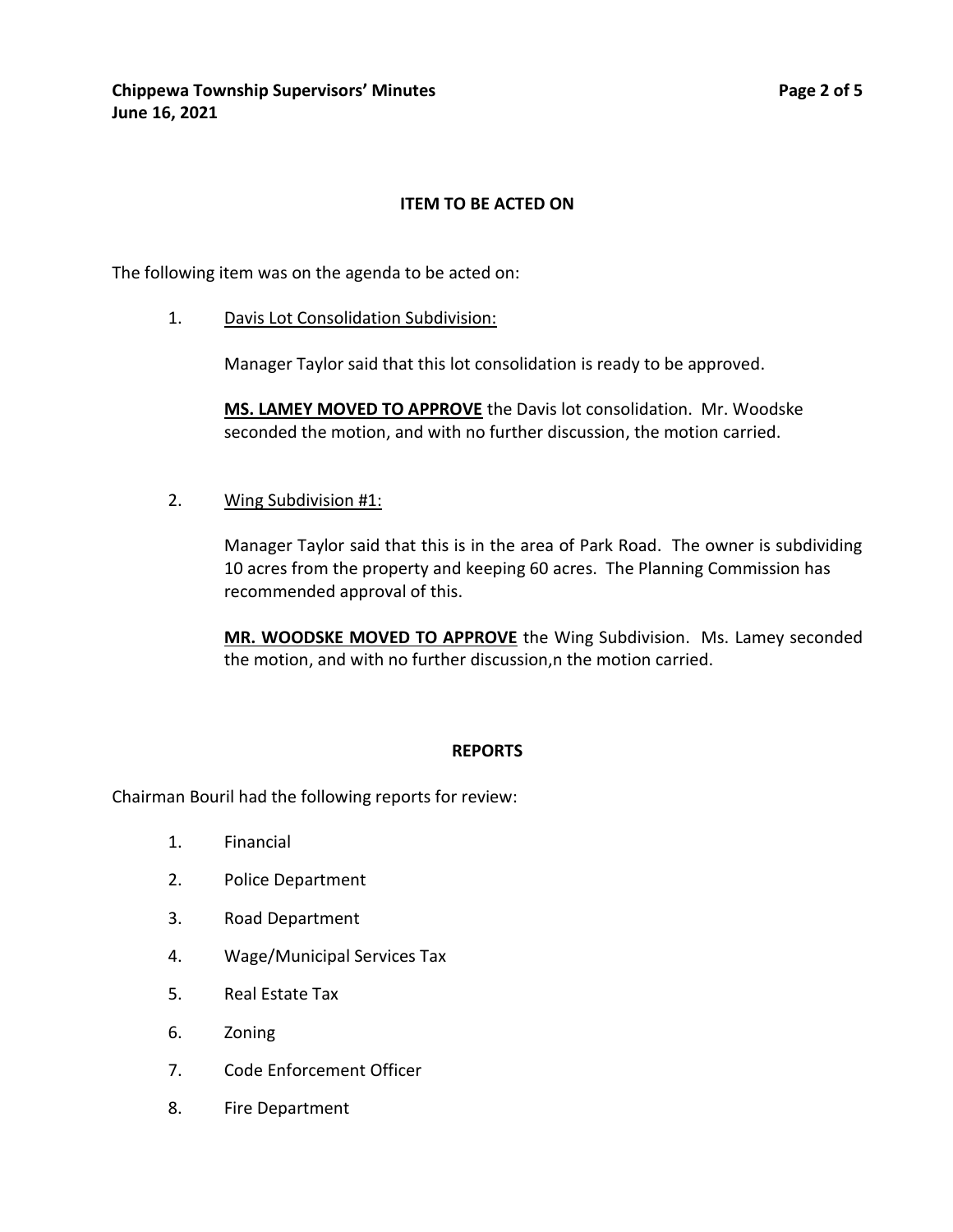## **MANAGER'S REPORT**

Manager Mark Taylor had the following items for discussion:

1. Don Olayer – Reappointment to the Property Maintenance Code Board of Appeals:

Chairman Bouril said that Don Olayer's term on the Property Maintenance Code Board of Appeals is expiring.

**MS. LAMEY MOVED TO REAPPOINT** Don Olayer to the Property Maintenance Code Board of Appeals. Mr. Woodske seconded the motion, and with no further discussion, the motion carried.

2. Amendment to Resolution 2021-5 – Chippewa Fee Schedule:

Manager Taylor said that he is recommending that the fee be changed for door-todoor solicitation. He suggests that the fee be changed to \$50 per day per individual, or \$300 per year per individual.

**MS. LAMEY MOVED TO AMEND** the fee schedule for door-to-door solicitation as outlined by Manager Taylor. Mr. Woodske seconded the motion, and with no further discussion, the motion carried.

3. Amendment to Chippewa Code of Ordinances – Part 1–101 Transient Retail Business:

Manager Taylor said some of the 1984 language needs to be updated. There was an agreement regarding hours, etc. in the past, but the language was not incorporated into the ordinance. He would like the Board to permit him, Chief Hermick, Solicitor Verlihay, along with the Board to amend the ordinance that deals with transient retail business.

**MS. LAMEY MOVED TO PERMIT** amending of the language in the ordinance dealing with Transient Retail Business. Mr. Woodske seconded the motion, and with no further discussion, the motion carried.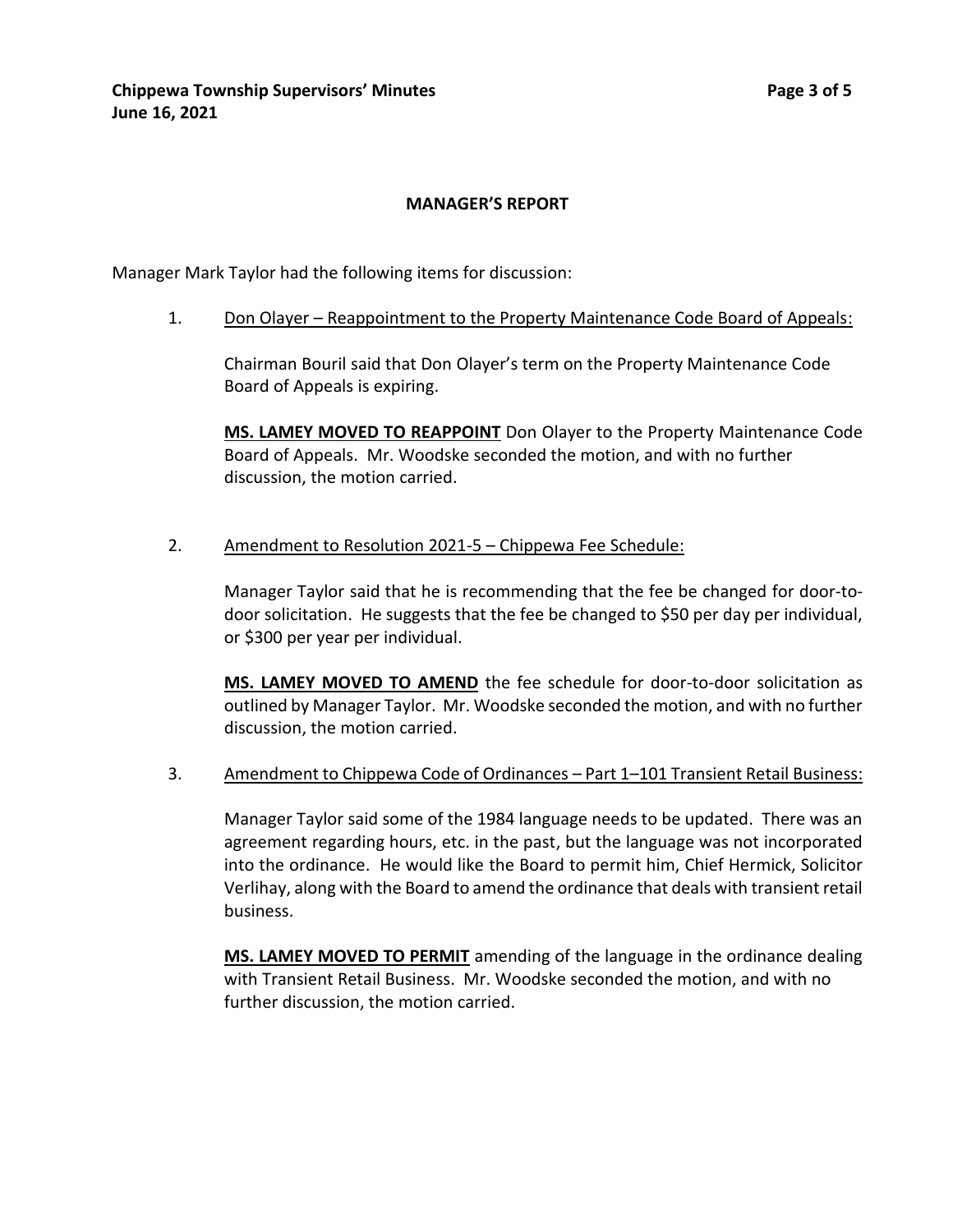## 4. American Rescue Act of 2021:

Rich Bebout gave a synopsis of the American Rescue Act of 2021, saying that we have to go onto a web site and fill in information and the State will not release any more covid money until the registration is approved.

## 5. Resolution # 2021-6 – Setting up Funds for American Rescue Act of 2021:

Manager Taylor said that there has to be an account set up for the American Rescue Act of 2021 funds.

**MR. WOODSKE MOVED TO APPROVE** the account for the American Rescue Act of 2021. Ms. Lamey seconded the motion, and with no further discussion, the motion carried.

#### 6. Proclamation of Appreciation from Patterson Township Board of Commissioners:

Manager Taylor said that he was given the framed proclamations because of an incident/accident that happened in Patterson Township. They were recognized for how they helped after the accident took place. There were four proclamations: one for Officer Tom Paraniuk, one for Officer Daniel Frederick, one for the Police Department and one for the Fire Department. The Manager will make sure they are distributed.

#### **PAYMENT OF BILLS**

Chairman Bouril had the May 2021 bills for review.

**MS. LAMEY MOVED TO APPROVE** payment of the May 2021 bills. The motion was seconded by Mr. Woodske, and with no further discussion, the motion carried.

#### **SOLICITOR'S BUSINESS**

None.